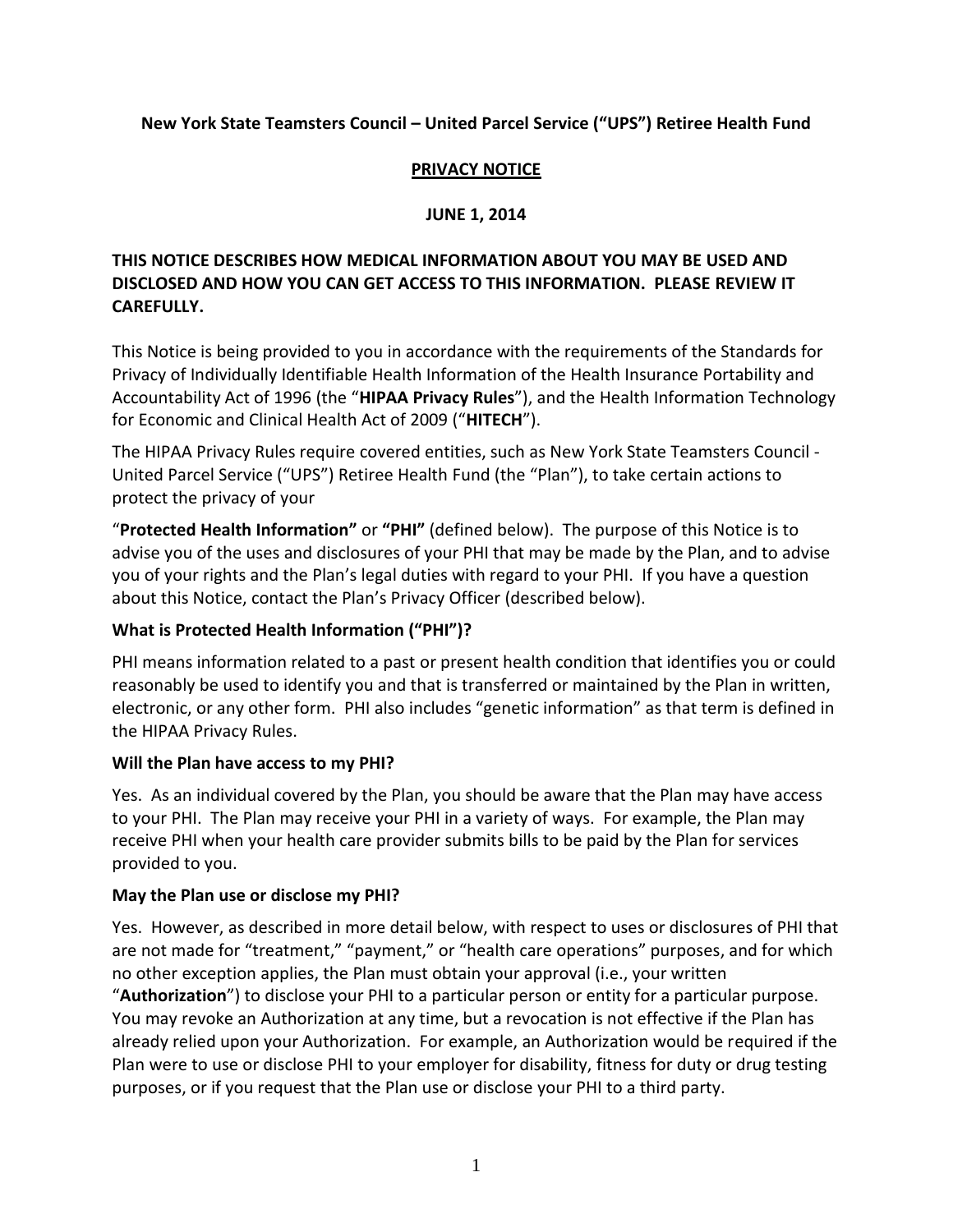#### **When may the Plan make a use or disclosure of my PHI without my Authorization?**

The Plan may use or disclose PHI about you, without your written authorization, for the purposes described below. The examples provided are not meant to be exhaustive. In most of these situations, the Plan will use and disclose only the minimum amount of information necessary to accomplish the intended purpose.

Treatment: Treatment means the provision, coordination, or management of health care and related services by health care providers, including the coordination or management of health care with the Plan. For example, the Plan may use or disclose your PHI in order to make preauthorization decisions.

Payment: Payment means activities undertaken by the Plan to determine or fulfill its responsibility for coverage and provision of benefits under the Plan. Examples of when the Plan might use or disclose PHI for payment purposes include disclosures to facilitate the payment of claims made on the Plan by health care providers, the Plan's activities to obtain or provide reimbursement for the provision of health care, or the Plan's activities in collecting premiums.

Health Care Operations: The term "health care operations" means those other functions and activities that the Plan performs in connection with providing health care benefits. For example, the Plan may use or disclose PHI for business administration or business planning purposes, to assess compliance with applicable law or to ensure proper record-keeping and accounting procedures. Although underwriting is generally permitted under the definition of "health care operations," the Plan may not (even with your Authorization) use or disclose PHI that is "genetic information" as that term is defined in the HIPAA Privacy Rules for "underwriting purposes" as that term is defined in the HIPAA Privacy Rules. The term "underwriting purposes" generally refers to activities associated with determining eligibility for benefits or coverage, determining deductibles or other cost-sharing mechanisms, the computation of premiums or contribution amounts, and other activities relating to the creation, renewal or replacement of a health insurance contract or health insurance benefits.

Plan Sponsor: The Plan may disclose PHI to the Board of Trustees of the New York State Teamsters Council Health & Hospital Fund (the "Board"), such as for making claims and appeals determinations, obtaining premium bids for group insurance coverage or for modifying or amending the Plan or the benefits provided under the Plan. The Board, in its capacity as the Plan sponsor, has certified to the Plan that it will protect your health information and that it has amended the Plan documents to reflect its obligation to protect your health information.

Required by Law: The Plan may use or disclose PHI to the extent such disclosure is required by law.

National Security: The Plan may disclose PHI to authorized federal officials for the conduct of lawful intelligence, counter-intelligence, and other national security activities and for the provision of protective services to the President and other officials.

Judicial and Administrative Proceedings: The Plan may disclose PHI in response to an order of a court or administrative tribunal. The Plan may also disclose PHI in response to a subpoena, discovery request, or other lawful process if satisfactory assurances are provided showing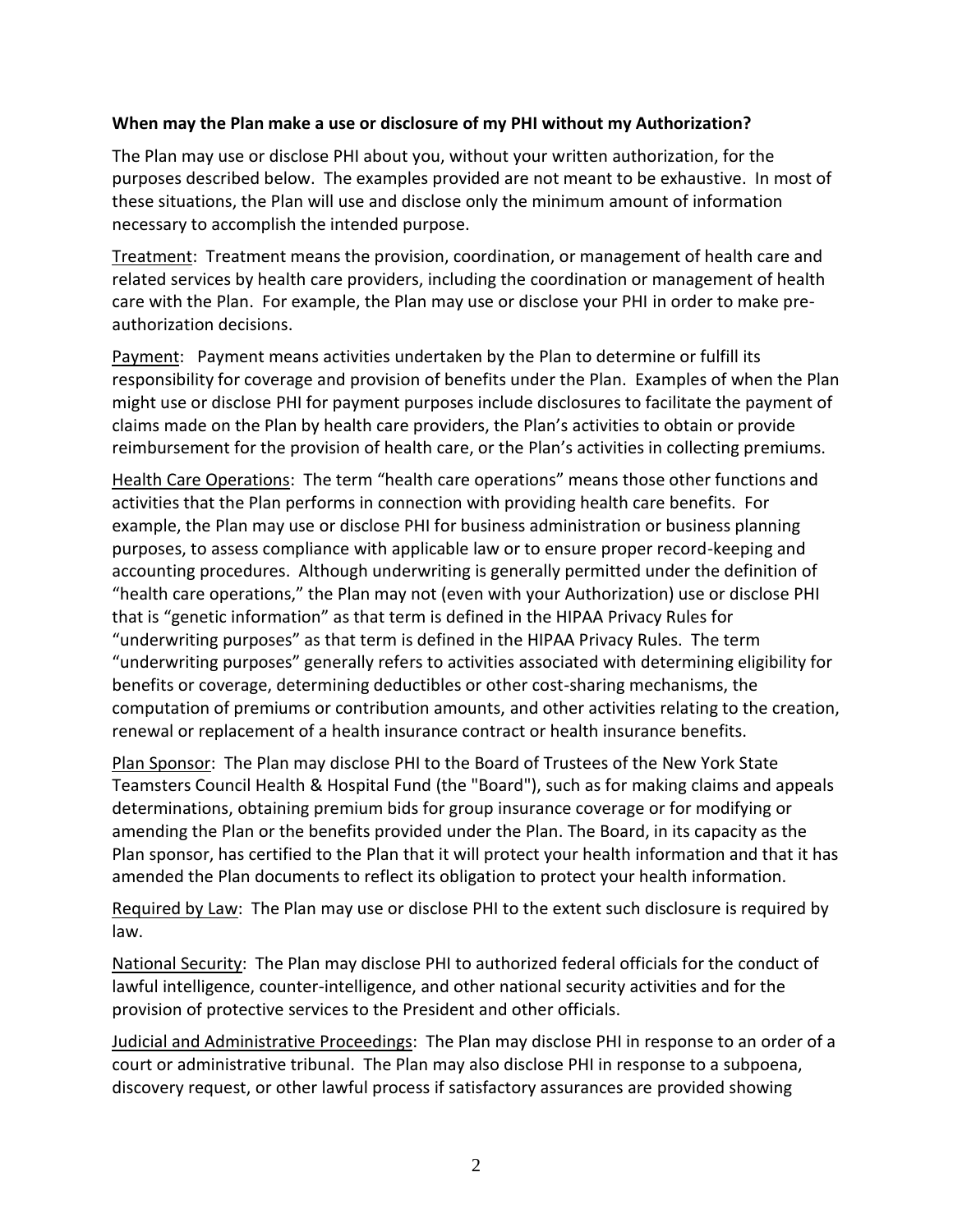efforts have been made to inform you of the request or to obtain a qualified protective order, which will provide certain confidentiality protections for the PHI. The plan may use and disclose PHI for litigation to which it is a party.

Law Enforcement: The Plan may disclose PHI, subject to specific limitations, for certain law enforcement purposes, including: in response to legal process or as otherwise required by law, to identify or locate a suspect, fugitive, material witness, or missing person; to provide requested information about the victim of a crime; to alert law enforcement that a person may have died as a result of a crime; and to report a crime that has occurred on the Plan's premises.

Public Health Activities: The Plan may use or disclose PHI for certain public health activities, including to report to the appropriate authority: information to prevent or control disease, injury, or disability; births and deaths; information concerning quality, safety, or effectiveness of projects or activities regulated by the FDA; and recalls of products that may be in use.

Abuse, Neglect, or Domestic Violence: The Plan may disclose PHI to an appropriate government agency if it believes it is related to child abuse or neglect. The Plan may also disclose PHI to an appropriate government agency if it believes an individual has been a victim of abuse, neglect, or domestic violence: (a) to the extent (i) such disclosure is required by law; (ii) the individual agrees, or (iii) such disclosure is necessary to prevent serious harm to the individual or another victim; or (b) the individual is unable to agree due to incapacity, it received assurances that the disclosure will not be used against the individual and is necessary for immediate law enforcement activities.

Health Oversight Activities: The Plan may disclose PHI to governmental health oversight agencies for activities authorized by law, such as audits, investigations, inspections, licensure, and disciplinary actions or other proceedings, actions, or similar oversight activities.

Coroners, Medical Examiners, and Funeral Directors: The Plan may disclose PHI to a coroner or medical examiner to identify a deceased person, determine a cause of death, or permit the coroner or medical examiner to fulfill other duties authorized by law. The Plan may disclose PHI to funeral directors as necessary to carry out their duties.

Organ Donation: If applicable, the Plan may use or disclose PHI to organ procurement organizations or other entities engaged in the procurement, banking, or transplantation of cadaveric organs, eyes, or tissue.

Research: The Plan may use or disclose PHI for limited research purposes.

Threat to Health or Safety: The Plan may use or disclose PHI to avert or lessen a serious threat to your health or safety or the health or safety of others.

Workers Compensation: The Plan may disclose PHI as authorized by and to comply with the laws and requirements of workers' compensation and other similar programs.

Military: If you are in the military, the Plan may disclose PHI as required by military command authorities.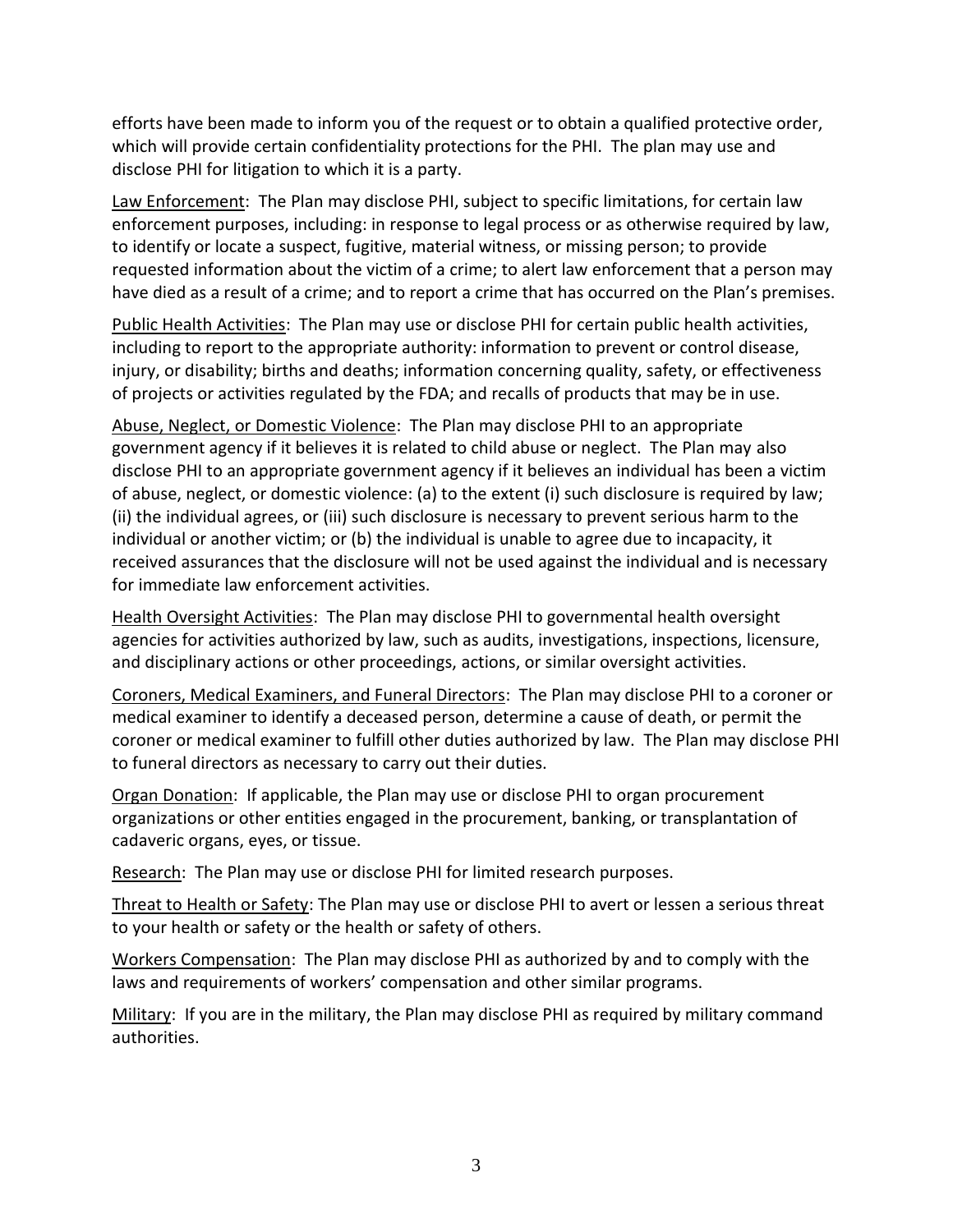Custody of Law Enforcement: The Plan may disclose PHI for the health and safety of an individual in the lawful custody of law enforcement or for the safety, security, or good order of the correctional institution.

Personal Representatives: Your health information may be disclosed to people you have authorized or people who have the right to act on your behalf. Examples of personal representatives are parents for unemancipated minors, and those who hold Powers of Attorney for adults.

### **May the Plan make any other disclosures of my PHI without my written authorization?**

The Plan may use and disclose PHI as described below, without your written authorization, unless you object.

Persons Involved in Your Health Care/Payment for Care: The Plan may disclose PHI to a family member, relative, close friend, or other person identified by you who is involved in your health care or the payment for your health care. The Plan will limit the disclosure to the PHI relevant to that person's involvement in your health care or payment for your health care.

Notification: The Plan may use or disclose PHI to notify or assist in notifying a family member, personal representative, or other person responsible for your care of your location, general condition, or death. This includes the disclosure of PHI to a disaster relief agency to assist in notifying family members.

# **When is an Authorization required for a use or disclosure of my PHI?**

Other uses and disclosures of your PHI that are not described in this Notice will be made only with your written authorization. Generally, the Plan will need to obtain your authorization for uses and disclosures relating to marketing and receiving remuneration for your PHI (as described below). You may revoke your authorization at any time by submitting a written revocation to the Privacy Officer identified below, except to the extent that the Plan has taken action in reliance on your authorization.

# **Will the Plan use or disclose my PHI for marketing, fundraising or other similar purposes?**

While the Plan does not anticipate using or disclosing your PHI for marketing, fundraising or other similar purposes, under the HIPAA Privacy Rules, as amended by the HITECH Act, the Plan may make certain of such uses or disclosures with your Authorization, unless the Plan communicates with you face-to-face or provides you with some promotional gift of nominal value, in which case your Authorization would not be required.

### **Do I have the right to request additional restrictions on the uses or disclosures of my PHI?**

Yes. You have the right to request additional restrictions relating to the Plan's use or disclosure of your PHI beyond those otherwise required under the HIPAA Privacy Rules; however, the Plan is not required to agree to your request. If you would like to make such a request, please contact the Plan's Privacy Officer.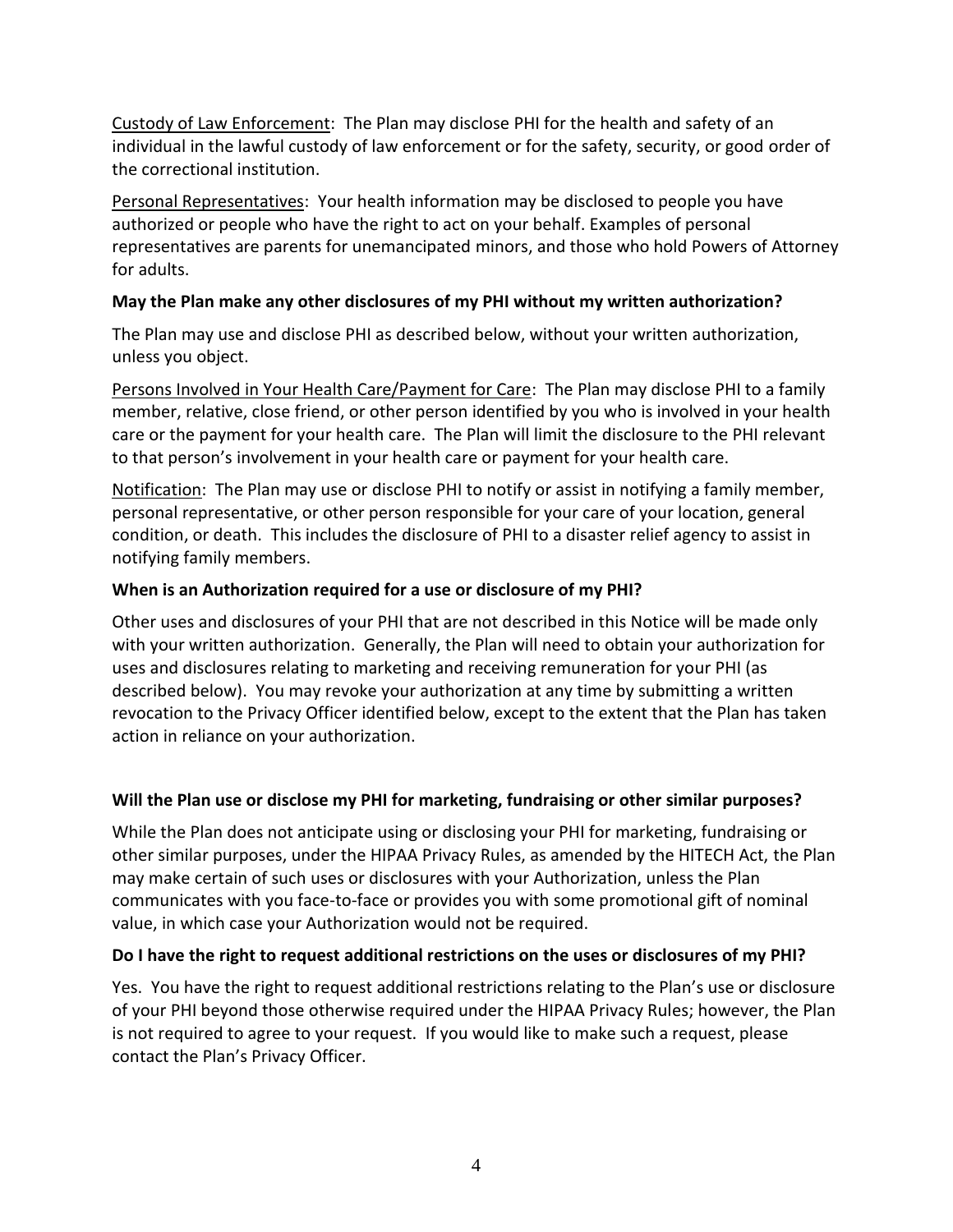## **May I request that certain communications of my PHI be made to me at alternate locations or by alternative means?**

Yes. The Plan may communicate your PHI to you in a variety of ways, including by mail or telephone. If you believe that the Plan's communications to you by the usual means will endanger you and you would like the Plan to make its communications that involve PHI to you at an alternate location, you may contact the Plan's Privacy Officer to obtain the appropriate request form. The Plan will only accommodate reasonable requests, and may require (i) information as to how payment will be handled, and/or (ii) a written statement that all or part of the PHI to which your request relates could endanger you.

### **Do I have the right to obtain access to my PHI?**

Generally, yes. You have the right to request and obtain access to your PHI maintained by the Plan unless an exception applies. The Plan may deny you access to your PHI if the information is not required to be accessible under the HIPAA Privacy Rules or other applicable law. For example, you do not have a right to access information complied by the Plan in anticipation of, or for use in, a civil, criminal or administrative proceeding.

The Plan may charge you a reasonable, cost-based fee for copying as well as any postage costs and costs associated with preparing an explanation or summary of the PHI necessary to adequately respond to your request. If you would like to request access to your PHI, please notify the Plan's Privacy Officer.

### **Do I have the right to request an amendment to my PHI?**

Yes. You have the right to request that the Plan amend your PHI. The Plan reserves the right to deny or partially deny requests for amendments that are not required to be granted under the HIPAA Privacy Rules. For example, the Plan may deny a request for amendment when the PHI at issue is accurate and complete or if the Plan is not the creator of the PHI. If you would like to request an amendment of your PHI, please notify the Plan's Privacy Officer.

### **Do I have the right to an accounting of disclosures of my PHI made by the Plan?**

Yes. You have the right to request and obtain an accounting of certain disclosures the Plan has made of your PHI. The Plan is not required to account for all uses and disclosures of PHI that the Plan makes. For example, the Plan is not required to provide an accounting for disclosures made for "treatment," "payment," or "health care operations" purposes, or for disclosures made to you or with your Authorization. Additionally, the Plan reserves the right to limit its accountings to disclosures made after the later of the Plan's effective date or compliance date of the HIPAA Privacy Rules, and within a certain number of years of your request in accordance with the HIPAA Privacy Rules. The Plan will provide you with your first accounting at no charge to you. If you request any additional accountings within a 12-month period, the Plan may charge you a reasonable, cost-based fee. If you request a subsequent accounting, the Plan will provide you with information regarding the fees, and you will have the opportunity to withdraw or modify your request if you wish to do so.